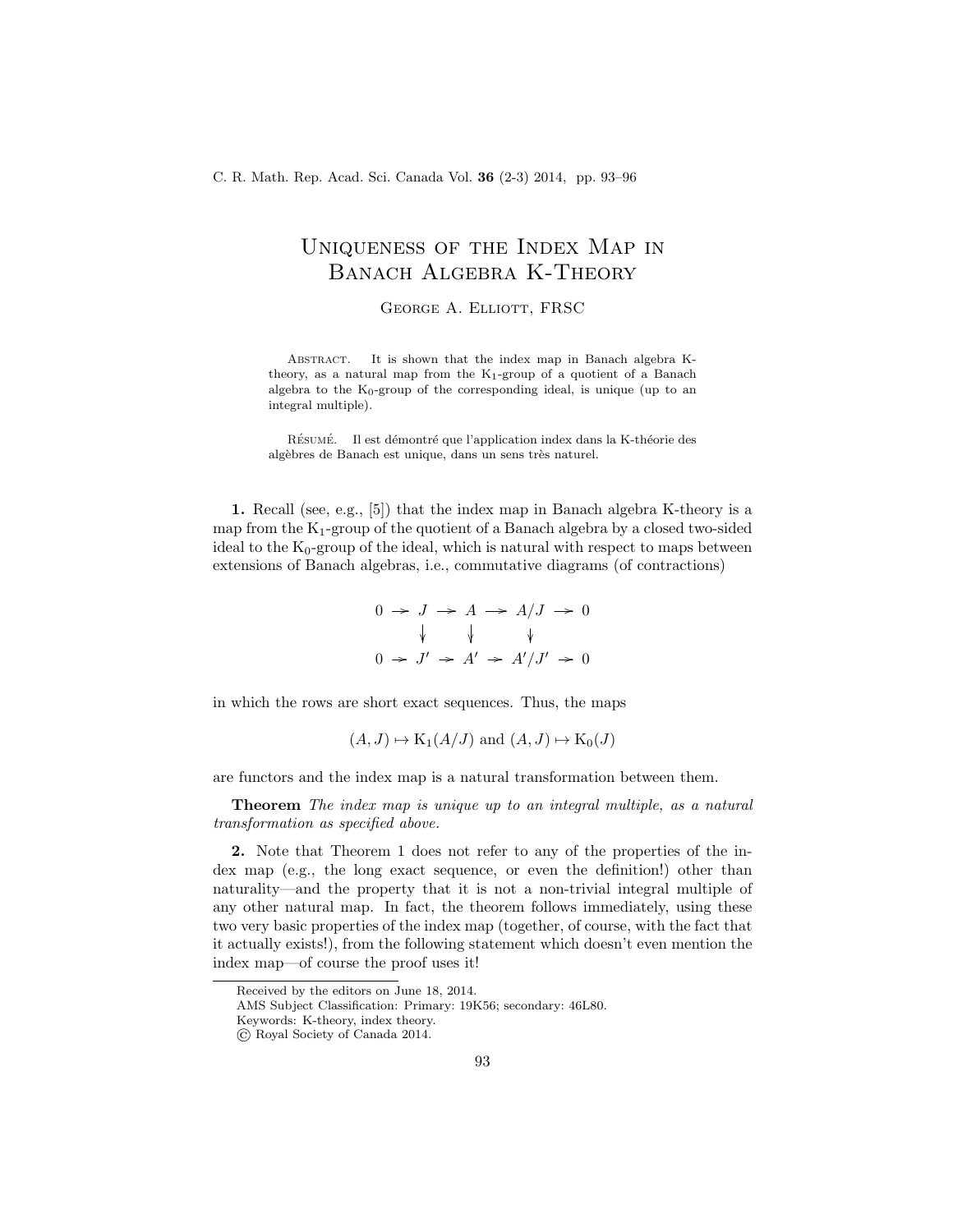Theorem The additive group of natural transformations between the two functors, from the category of Banach algebra extensions

$$
0 \to J \to A \to A/J \to 0
$$

to the category of abelian groups,

$$
(A, J) \mapsto K_1(A/J)
$$
 and  $(A, J) \mapsto K_0(J)$ 

is singly generated and torsion free (i.e., either  $\mathbb Z$  or 0).

**3.** Proof of Theorem 2. Of course, Theorem 2 follows immediately from Theorem 1, even with the stronger conclusion that the group of natural transformations in question is  $\mathbb{Z}$  (not 0)—but it is of interest to observe that Theorem 2, as stated, might conceivably be proved without using the index map (and the existence of this non-zero map then just exclude the alternative 0). Somewhat surprisingly, perhaps, the index map is in fact used in the proof.

To effect the proof, in the general Banach algebra case (see Section 5, below, for a more direct proof in the case of C\*-algebras), it is necessary to use Bott periodicity, and to pass by suspension to the analogous (equivalent!) question for natural transformations from

$$
\mathrm{K}_{0}(A/J)\,\,\mathrm{to}\,\,\mathrm{K}_{1}(J).
$$

As a simple source of reference extensions, consider the universal Banach algebra generated by an element of norm one. Note that, whereas otherwise it would be possible to consider arbitrary continuous homomorphisms, here it is necessary to restrict to contractions. Let us denote this Banach algebra by  $U$ , and the canonical generator by u.

Let  $0 \to J \to A \to A/J \to 0$  be an extension of Banach algebras, and let e be an idempotent in  $A/J$  (after replacing A by a matrix algebra over the unitization of A, which is what must be considered in the first instance).

Choose  $a \in A$  with image (the idempotent) e in  $A/J$ . We may suppose that  $e$  is non-zero, and so also  $a$ . Note that  $U$  is also the universal Banach algebra (again recall that we are in the category of Banach algebras with contractions as maps) generated by an element of norm equal to  $||a||$ , namely, the element  $||a||_u$ , and so there exists a (unique) map (a contraction) from U into A taking  $||a||u$ into a. There is then a (unique) map (a contraction) from U into  $A/J$  taking  $\|a\|$ u into the idempotent e. Thus, we have an extension of Banach algebras (with contractions)

$$
0 \to I \to U \to \mathbb{C} \to 0,
$$

together with a map of this into the given extension:

$$
0 \to I \to U \to \mathbb{C} \to 0
$$
  

$$
\downarrow \qquad \downarrow \qquad \downarrow
$$
  

$$
0 \to J \to A \to A/J \to 0
$$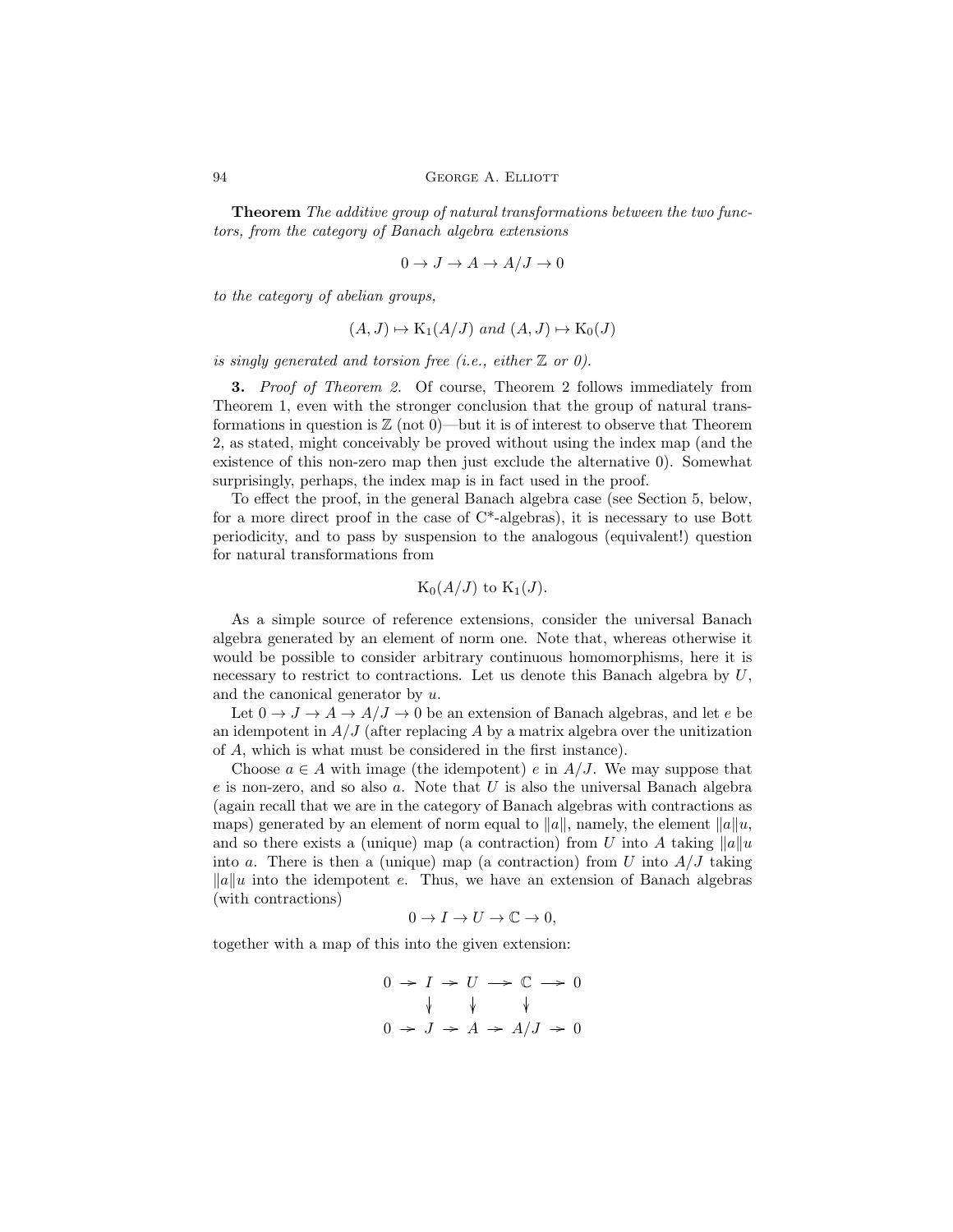Since  $U$  is the universal Banach algebra generated by a contraction, it is homotopy equivalent to 0, and so in particular has trivial K-groups, and so by the six-term exact sequence of Bott periodicity the odd index map (or Bott periodicity map)  $\mathbb{Z} = K_0 \mathbb{C} \to K_1 I$  is an isomorphism, i.e.,  $K_1 I$  is isomorphic to the group  $\mathbb{Z}$ , and so any map at all from  $K_0\mathbb{C}$  to  $K_1I$  is an integral multiple of the index map. By naturality, it follows that a given natural transformation from  $K_0(A/J)$  to  $K_1J$  is an integral multiple of the index map at least on the single projection e.

It remains to show that the integral multiple is always the same, for any idempotent e belonging to any quotient A/J. This is seen, for  $e_1 \in A_1/J_1$  and  $e_2 \in$  $A_2/J_2$ , by considering

$$
e_1 \oplus e_2 \in A_1/J_1 \oplus A_2/J_2 = (A_1 \oplus A_2)/(J_1 \oplus J_2).
$$

4. Proof of Theorem 1. Theorem 1 follows immediately from Theorem 2, on noticing that since the Fredholm index of the unilateral shift is  $\pm 1$  (depending on the convention followed), the index map must generate the group of natural transformations in question), which by Theorem 2 must be isomorphic to  $\mathbb Z$  (since it is non-zero—as the index map is non-zero).

**5. Remark** If one considers the category of  $C^*$ -algebras, with  $C^*$ -algebra maps, then the analogous result, in which one considers only  $C^*$ -algebra maps between extensions, still holds, but does not quite follow as a consequence, as the reference extension used in the proof in the Banach algebra setting is not an extension of C\*-algebras. However, for a natural transformation  $K_0(A/J) \rightarrow$  $K_1J$ , the reference extension of  $C^*$ -algebras

$$
0 \to C_0([0,1]) \to C_0([0,1]) \to \mathbb{C} \to 0
$$

may be used to determine it, as  $C_0([0,1])$  is the universal C<sup>\*</sup>-algebra generated by a positive element of norm one, and any projection in a C\*-algebra quotient always lifts to a positive element of norm at most one. (Note that this extension is all that is needed whereas in the Banach algebra setting many different ideals of U of codimension one—all of them!—must be used.)

In fact we don't need Bott peridicity to prove (essential) uniqueness of the index map, as a natural transformation  $K_1(A/J) \to K_0J$ , in the C<sup>\*</sup>-algebra setting, since we may use in the same way as for Banach algebras various extensions associated with the universal C\*-algebra generated by a contraction (which should not be confused with U, which is not a  $C^*$ -algebra!). Namely if  $(C, c)$ denotes this universal object then, given any unitary element  $u$  of a quotient  $A/J$  of a unital C<sup>\*</sup>-algebra A (it is enough by naturality to consider the case that A is unital), C may be mapped into A in such a way that  $c$  maps into a given lifting of u to an element of A of norm one (assuming that A is non-zero), the combined mapping giving rise to a C\*-algebra extension

$$
0 \to I \to C \to D = C^*(u) \to 0.
$$